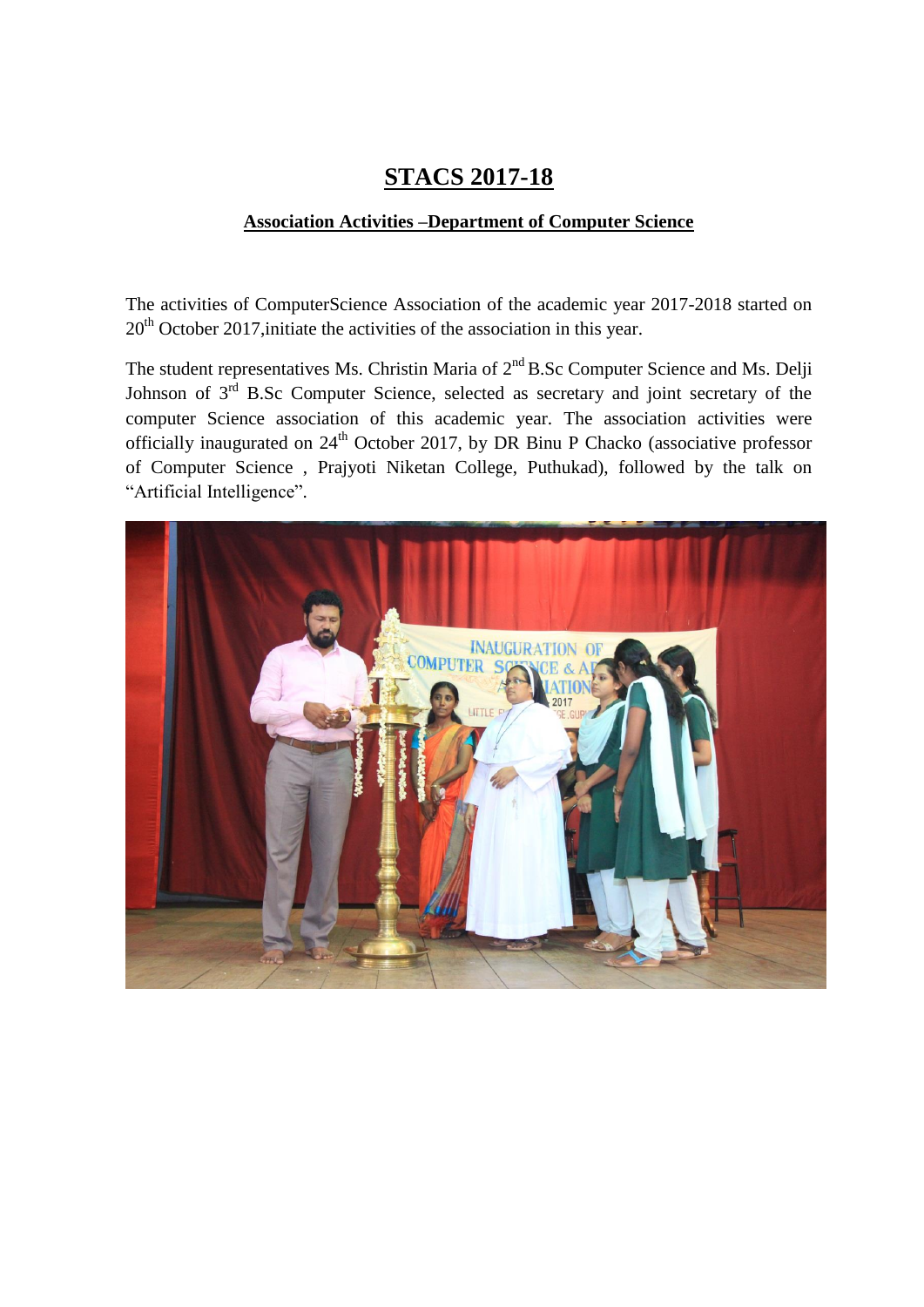

The Association organised a career guidance class on 14<sup>th</sup> November 2017 for the students by Jomy.P.S. The association also provided students with opportunities to participate in various campus recruitment drives and Ms Sona Grace and Ms Nadhiya. K.A of 3<sup>rd</sup> BSc computer science cleared the Micro Degree Course of TCS.Ms Shilna.K and MS Sona Grace placed in the WIPRO, Pune and WIPRO Bangalore respectively.